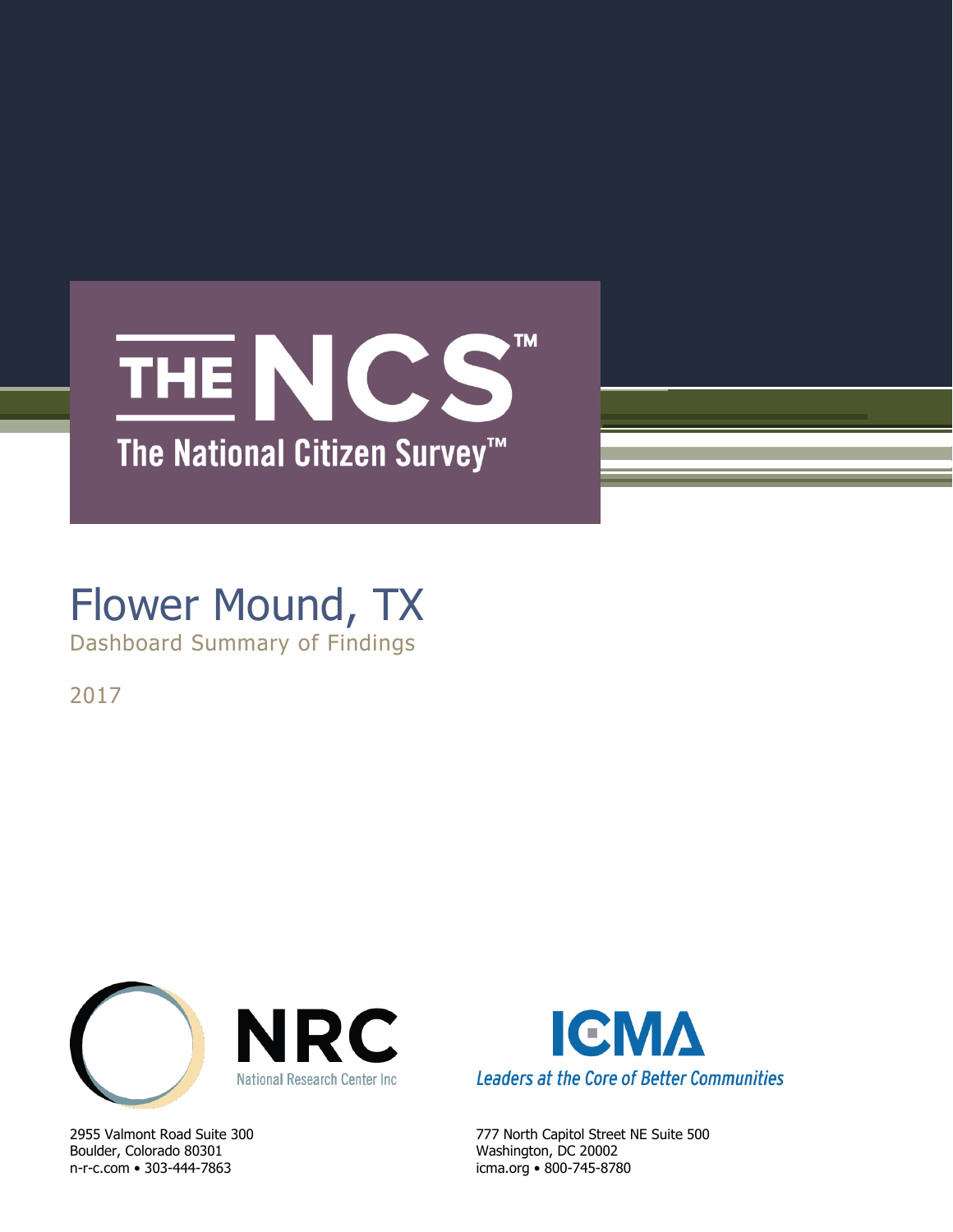# **Summary**

The National Citizen Survey™ (The NCS™) is a collaborative effort between National Research Center, Inc. (NRC) and the International City/County Management Association (ICMA). The survey and its administration are standardized to assure high quality research methods and directly comparable results across The NCS communities. The NCS captures residents' opinions within the three pillars of a community (Community Characteristics, Governance and Participation) across eight central facets of community (Safety, Mobility, Natural Environment, Built Environment, Economy, Recreation and Wellness, Education and Enrichment, and Community Engagement). This report summarizes Flower Mound's performance in the eight facets of community livability with the "General" rating as a summary of results from the overarching questions not shown within any of the eight facets. The "Overall" represents the community pillar in its entirety (the eight facets and general).

By summarizing resident ratings across the eight facets and three pillars of a livable community, a picture of Flower Mound's community livability emerges. Below, the color of each community facet summarizes how residents rated each of the pillars that support it – Community Characteristics, Governance, and Participation. When most ratings were higher than the benchmark, the color is the darkest shade; when most ratings were lower than the benchmark, the color is the lightest shade. A mix of ratings (higher and lower than the benchmark) results in a color between the extremes.

Overall, ratings for the dimensions of community livability were strong and similar to or higher than communities across the nation. Ratings for general aspects and as well as the facet of Recreation and Wellness within Community Characteristics were rated particularly high. The general aspects and the facets of Safety, Natural Environment, Built Environment, Economy and Recreation and Wellness were also rated highly within the pillar of Governance and tended to be higher than the national benchmark. Within the pillar of Participation, the facet of Built Environment was also rated highly and tended to be higher than the benchmarks. Ratings for all other facets were similar to comparison communities. This information can be helpful in identifying the areas that merit more attention.

|                                 |        | <b>Community Characteristics</b> |       |                        | Governance |       | Participation |         |              |  |
|---------------------------------|--------|----------------------------------|-------|------------------------|------------|-------|---------------|---------|--------------|--|
|                                 | Higher | Similar                          | Lower | Higher                 | Similar    | Lower | Higher        | Similar | Lower        |  |
| Overall                         | 18     | 29                               |       | 21                     | 21         |       |               | 28      |              |  |
| General                         | 6      |                                  | 0     | $\overline{2}$         |            |       |               |         | 0            |  |
| Safety                          |        |                                  |       | 6                      |            |       |               |         |              |  |
| Mobility                        |        |                                  |       |                        |            |       |               |         |              |  |
| <b>Natural Environment</b>      |        |                                  |       | $\mathbf{\mathcal{P}}$ | Ð          |       |               |         |              |  |
| <b>Built Environment</b>        |        |                                  |       | $\mathbf{\mathcal{P}}$ | n          |       |               |         | $\sqrt{ }$   |  |
| Economy                         |        | n                                |       |                        |            |       |               |         |              |  |
| Recreation and Wellness         | h      |                                  | በ     | 4                      |            |       |               |         |              |  |
| <b>Education and Enrichment</b> |        |                                  |       |                        |            |       |               |         |              |  |
| Community Engagement            | O      |                                  |       | $\mathbf{0}$           | 8          |       |               | 10      | $\mathbf{0}$ |  |

#### Figure 1: Dashboard Summary

| Higher  |
|---------|
| Similar |
| Lower   |
|         |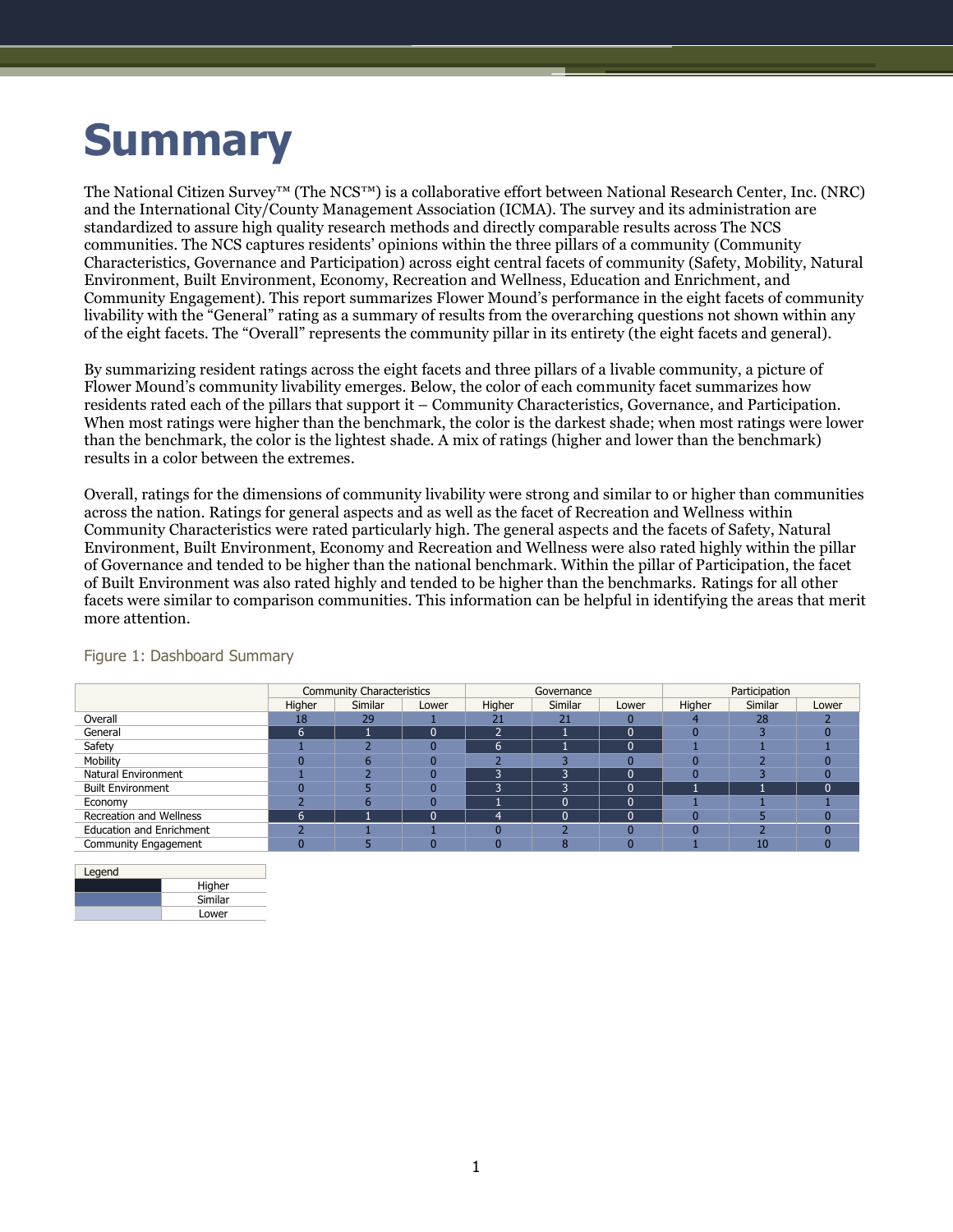### Figure 2: Detailed Dashboard

|                          | <b>Community Characteristics</b>   | Trend                 | Benchmark             | Percent<br>positive | Governance                                            | Trend                 | Benchmark             | Percent<br>positive | Participation                              | Trend                 | <b>Benchmark</b>      | Percent<br>positive |
|--------------------------|------------------------------------|-----------------------|-----------------------|---------------------|-------------------------------------------------------|-----------------------|-----------------------|---------------------|--------------------------------------------|-----------------------|-----------------------|---------------------|
| General                  | Overall appearance                 | $\longleftrightarrow$ |                       | 93%                 | Customer service                                      | $\leftrightarrow$     |                       | 87%                 | <b>Recommend Flower Mound</b>              | $\leftrightarrow$     | $\longleftrightarrow$ | 95%                 |
|                          | Overall quality of life            | $\leftrightarrow$     | $\uparrow$            | 95%                 | Services provided by Flower<br>Mound                  | $\leftrightarrow$     | $\uparrow$            | 88%                 | Remain in Flower Mound                     | $\leftrightarrow$     | $\leftrightarrow$     | 88%                 |
|                          | Place to retire                    | $\leftrightarrow$     | $\longleftrightarrow$ | 72%                 | Services provided by the<br><b>Federal Government</b> | $\longleftrightarrow$ | $\leftrightarrow$     | 40%                 | <b>Contacted Flower Mound</b><br>employees | $\leftrightarrow$     | $\longleftrightarrow$ | 51%                 |
|                          | Place to raise children            | $\longleftrightarrow$ | $\uparrow$            | 97%                 |                                                       |                       |                       |                     |                                            |                       |                       |                     |
|                          | Place to live                      | $\leftrightarrow$     |                       | 96%                 |                                                       |                       |                       |                     |                                            |                       |                       |                     |
|                          | Neighborhood                       | $\longleftrightarrow$ |                       | 94%                 |                                                       |                       |                       |                     |                                            |                       |                       |                     |
|                          | Overall image                      | $\leftrightarrow$     |                       | 93%                 |                                                       |                       |                       |                     |                                            |                       |                       |                     |
|                          | Overall feeling of safety          | $\leftrightarrow$     | $\uparrow$            | 98%                 | Police                                                | $\uparrow$            |                       | 94%                 | Was NOT the victim of a crime              | $\leftrightarrow$     | $\leftrightarrow$     | 94%                 |
|                          | Safe in neighborhood               | $\leftrightarrow$     | $\leftrightarrow$     | 99%                 | Crime prevention                                      | $\longleftrightarrow$ | $\uparrow \uparrow$   | 94%                 | Did NOT report a crime                     | $\leftrightarrow$     |                       | 87%                 |
|                          | Safe downtown/commercial<br>area   | $\leftrightarrow$     | $\leftrightarrow$     | 99%                 | Fire                                                  | $\longleftrightarrow$ | $\uparrow$            | 99%                 | Stocked supplies for an<br>emergency       |                       |                       | 25%                 |
| Safety                   |                                    |                       |                       |                     | Fire prevention                                       | $\uparrow$            |                       | 93%                 |                                            |                       |                       |                     |
|                          |                                    |                       |                       |                     | Ambulance/EMS                                         | $\leftrightarrow$     | $\uparrow$            | 98%                 |                                            |                       |                       |                     |
|                          |                                    |                       |                       |                     | Emergency preparedness                                | $\longleftrightarrow$ | $\leftrightarrow$     | 71%                 |                                            |                       |                       |                     |
|                          |                                    |                       |                       |                     | Animal control                                        | $\uparrow$            |                       | 90%                 |                                            |                       |                       |                     |
| Mobility                 | <b>Traffic flow</b>                |                       | $\leftrightarrow$     | 44%                 | Street repair                                         | $\leftrightarrow$     | $\uparrow$            | 64%                 | Carpooled instead of driving<br>alone      | $\leftrightarrow$     | $\leftrightarrow$     | 43%                 |
|                          | Travel by car                      | L                     | $\longleftrightarrow$ | 64%                 | Street cleaning                                       | $\longleftrightarrow$ | $\uparrow$            | 76%                 | Walked or biked instead of<br>drivina      | $\leftrightarrow$     | $\longleftrightarrow$ | 53%                 |
|                          | Travel by bicycle                  | $\leftrightarrow$     | $\leftrightarrow$     | 40%                 | Street lighting                                       | $\leftrightarrow$     | $\leftrightarrow$     | 65%                 |                                            |                       |                       |                     |
|                          | Ease of walking                    | $\leftrightarrow$     | $\leftrightarrow$     | 62%                 | Sidewalk maintenance                                  | $\leftrightarrow$     | $\leftrightarrow$     | 57%                 |                                            |                       |                       |                     |
|                          | Overall ease travel                |                       | $\longleftrightarrow$ | 76%                 | Traffic signal timing                                 | $\leftrightarrow$     | $\leftrightarrow$     | 58%                 |                                            |                       |                       |                     |
|                          | Paths and walking trails           | $\longleftrightarrow$ | $\longleftrightarrow$ | 73%                 |                                                       |                       |                       |                     |                                            |                       |                       |                     |
|                          | Overall natural environment        | $\leftrightarrow$     | $\leftrightarrow$     | 77%                 | Garbage collection                                    | $\leftrightarrow$     | $\leftrightarrow$     | 92%                 | Recycled at home                           | $\longleftrightarrow$ | $\longleftrightarrow$ | 95%                 |
|                          | Air quality                        | $\leftrightarrow$     | $\leftrightarrow$     | 86%                 | Recycling                                             | $\leftrightarrow$     |                       | 91%                 | Conserved water                            | $\leftrightarrow$     | $\leftrightarrow$     | 87%                 |
| Environment<br>Natural   | Cleanliness                        | $\leftrightarrow$     | $\uparrow$            | 95%                 | Yard waste pick-up                                    | $\leftrightarrow$     | $\uparrow$            | 91%                 | Made home more energy<br>efficient         | $\leftrightarrow$     | $\leftrightarrow$     | 77%                 |
|                          |                                    |                       |                       |                     | Drinking water                                        | $\leftrightarrow$     |                       | 88%                 |                                            |                       |                       |                     |
|                          |                                    |                       |                       |                     | Open space                                            | $\leftrightarrow$     | $\leftrightarrow$     | 56%                 |                                            |                       |                       |                     |
|                          |                                    |                       |                       |                     | Natural areas preservation                            | $\longleftrightarrow$ | $\leftrightarrow$     | 60%                 |                                            |                       |                       |                     |
| <b>Built Environment</b> | New development in Flower<br>Mound | T                     | $\leftrightarrow$     | 66%                 | Sewer services                                        | $\uparrow$            | $\uparrow$            | 94%                 | NOT experiencing housing<br>cost stress    | $\leftrightarrow$     | $\uparrow$            | 84%                 |
|                          | Affordable quality housing         |                       | $\longleftrightarrow$ | 56%                 | Storm drainage                                        | $\longleftrightarrow$ | $\uparrow$            | 81%                 | Did NOT observe a code<br>violation        | $\leftrightarrow$     | $\longleftrightarrow$ | 61%                 |
|                          | Housing options                    | $\leftrightarrow$     | $\longleftrightarrow$ | 67%                 | Utility billing                                       | $\leftrightarrow$     | $\longleftrightarrow$ | 81%                 |                                            |                       |                       |                     |
|                          | Overall built environment          | $\longleftrightarrow$ | $\longleftrightarrow$ | 73%                 | Land use, planning and<br>zoning                      | T                     | $\leftrightarrow$     | 51%                 |                                            |                       |                       |                     |
|                          | Public places                      | $\longleftrightarrow$ | $\longleftrightarrow$ | 75%                 | Code enforcement                                      | $\longleftrightarrow$ |                       | 74%                 |                                            |                       |                       |                     |
|                          |                                    |                       |                       |                     | Cable television                                      |                       | $\leftrightarrow$     | 58%                 |                                            |                       |                       |                     |

**Legend**

↑↑ Much higher ↑ Higher ↔ Similar ↓ Lower ↓↓ Much lower \* Not available